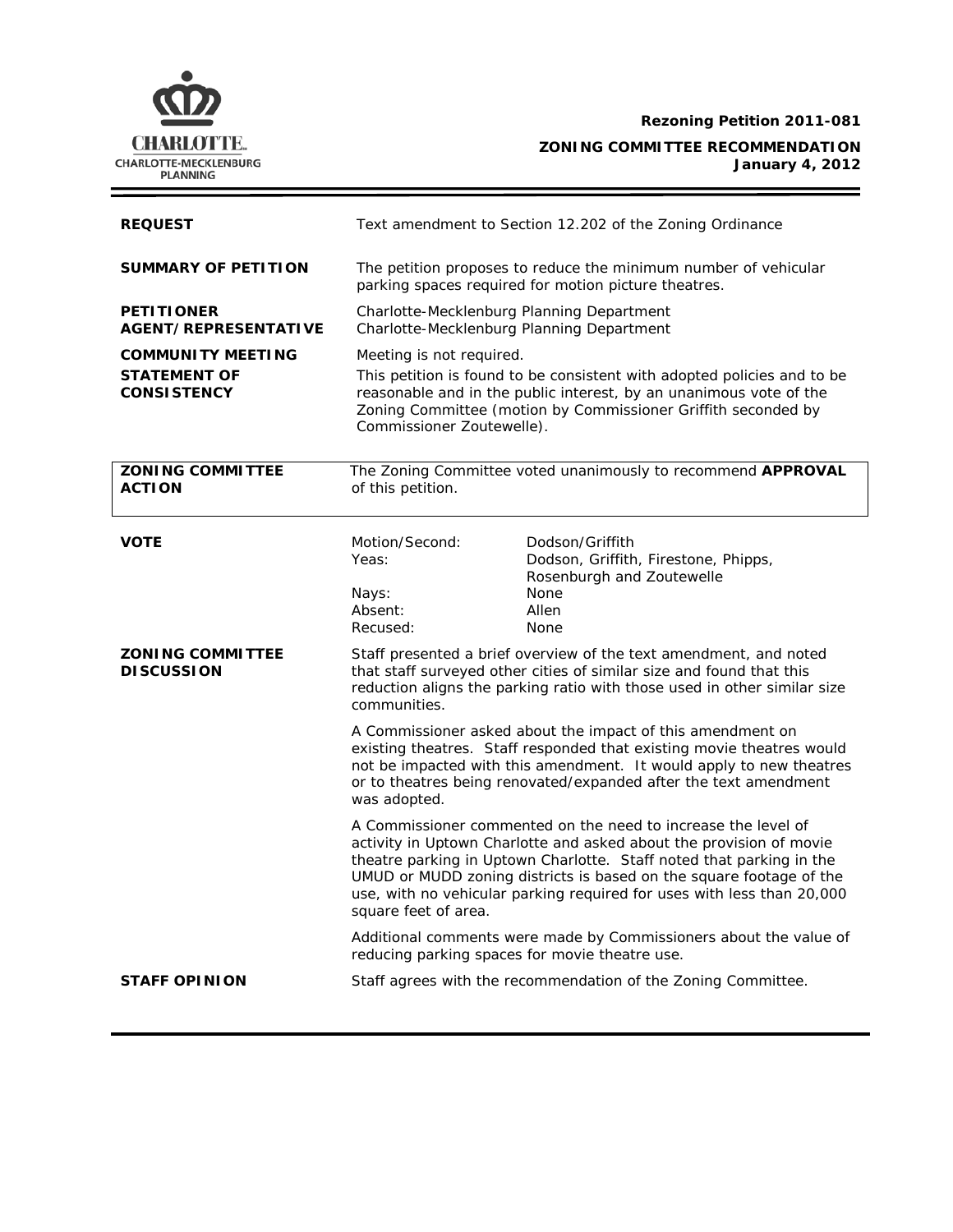## **FINAL STAFF ANALYSIS (Pre-Hearing Analysis online at [www.rezoning.org](http://www.rezoning.org/))**

## **PLANNING STAFF REVIEW**

- **Background** 
	- This text amendment aligns the parking ratio for motion picture theatres with those used by other similar size cities, and clarifies and resolves past text amendment concerns.
	- Motion picture theatres currently require a minimum of one vehicular parking space per three seats, in the B-2 and I-1 zoning districts where they are permitted. Theatres in the MUDD, CC, and RE-3 zoning districts have different parking standards based on square footage of the use that are not impacted with this text amendment.
- **Pro posed Request Details** 
	- The text amendment contains the following provisions:
	- Modifies the minimum number of vehicular parking spaces from one space per three seats to one space per five seats for motion picture theatres in the B-2 and I-1 zoning districts.
- **Public Plans and Policies** 
	- The petition is consistent with adopted policies.
- **Staff Recommendation (Updated)** 
	- Staff agrees with the recommendation of the Zoning Committee.

**DEPARTMENT COMMENTS** (see full department reports online)

- **Charlotte Area Transit System:** No issues.
- **Charlotte Department of Neighborhood & Business Services:** No issues.
- **Charlotte Department of Transportation:** No issues.
- **Charlotte Fire Department:** No issues.
- **Charlotte-Mecklenburg Schools: Not applicable.**
- **Charlotte-Mecklenburg Storm Water Services: No issues.**
- **Mecklenburg County Land Use and Environmental Services Agency: No issues.**

**ENVIRONMENTALLY SENSITIVE SITE DESIGN** (see full department reports online)

• **Site Design:**

• There is no site plan associated with this text amendment.

## **OUTSTANDING ISSUES**

• No issues.

## **Attachments Online at www.rezoning.org**

- Application
- Pre-Hearing Staff Analysis